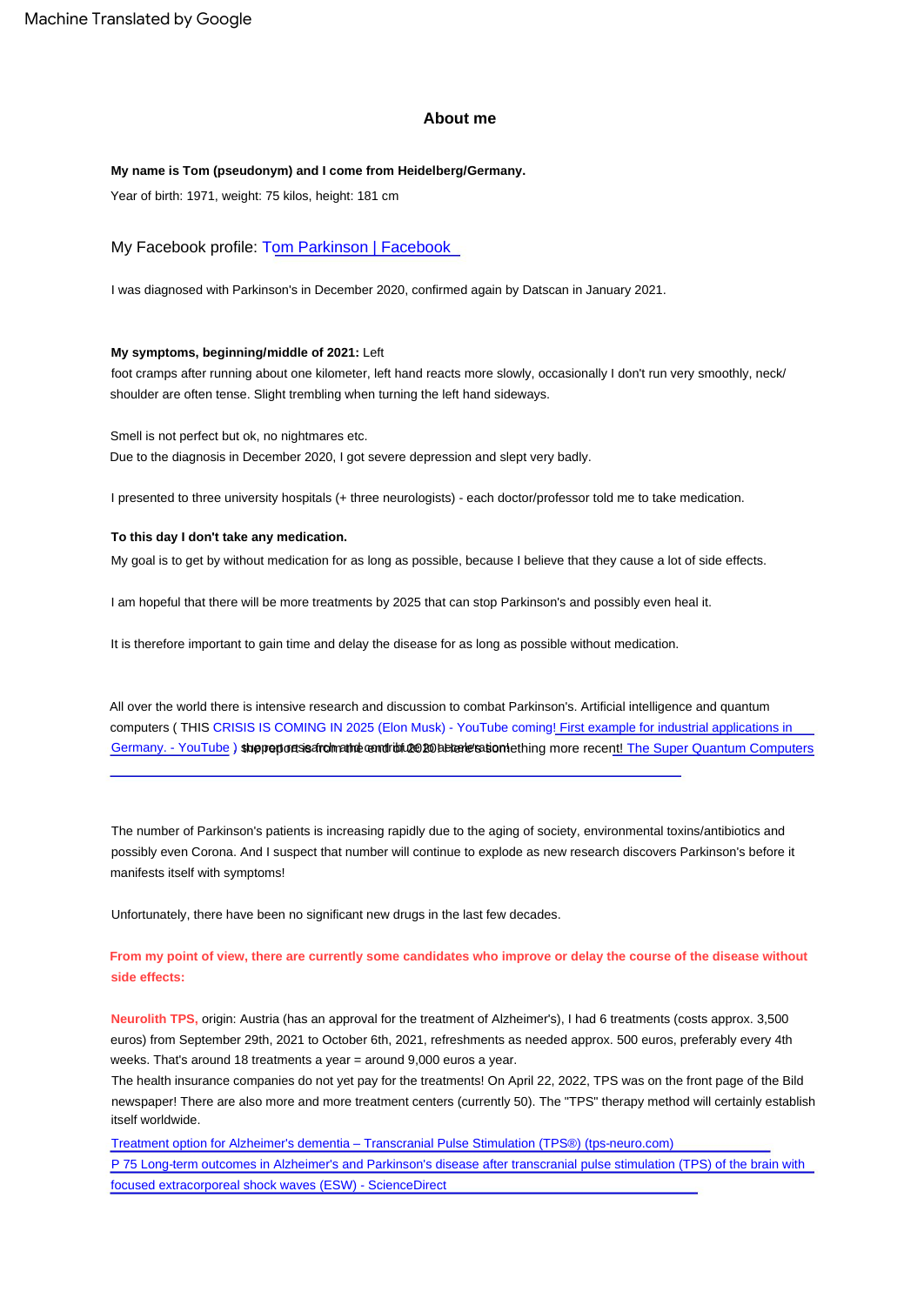

**Symbyx Biome – PDCare Laser** from Australia, I use it three times since 09/20/2021 the week. Here, too, I am sure that the PDCare Laser together with the brain stimulation (next section) will prevail. <https://symbyxbiome.com/products/symbyx-pdcare-green> <https://bmcneurol.biomedcentral.com/articles/10.1186/s12883-021-02248-y#Fig3>



Brain stimulation technology e.g. from (NeutoPBM) photobiomoldaletien device for the brain - I have been using this in "gamma mode" since 6.11.2021 a. duo - Brain

[Vielight Photobiomodulation Technology - Vielight Inc](https://www.vielight.com/)



**PS128 probiotic for the intestinal microbiome, I** have been taking this twice a day since July 15th, 2021. [https://parkinsonsnewstoday.com/2021/02/23/probiotic-ps128-bened-biomedical-shows-benefits small](https://parkinsonsnewstoday.com/2021/02/23/probiotic-ps128-bened-biomedical-shows-benefits-small-study/)study/

the "stool" administered by a young healthy person - in the hope that this will improve affects me positively. The doctor said: "I shouldn't take any more gluten-containing food". I changed my diet accordingly. My gut microbiome has changed at the Follow-up examinations in early 2022 clearly improved! Unfortunately, almost all doctors refuse this Procedures related to Parkinson's. It is mainly used in "Clostridium difficile infection" applied. [Fecal Microbiota Transplantation as a Potential Treatment for Parkinson's Disease - A Case Series - PubMed](https://pubmed.ncbi.nlm.nih.gov/34237681/)  (nih.gov) [Fecal Microbiota Transplantation Therapy for Parkinson's Disease - PMC \(nih.gov\)](https://www.ncbi.nlm.nih.gov/pmc/articles/PMC7458210/) **Stool transplantation/microbiome transfer:** was carried out on November 12th, 2021, here I will

possible). Here are two clinics that carry out the microbiome transfer (not in Germany for Parkinson's

[Fecal Microbiota Transplants | Taymount Clinic](https://taymount.com/) [Fekálna transplantácia | IPPM - Inštitút predictívnej a personalizovanej medicine \(ippmclinic.com\)](https://www.ippmclinic.com/sk/fekalna-transplantacia)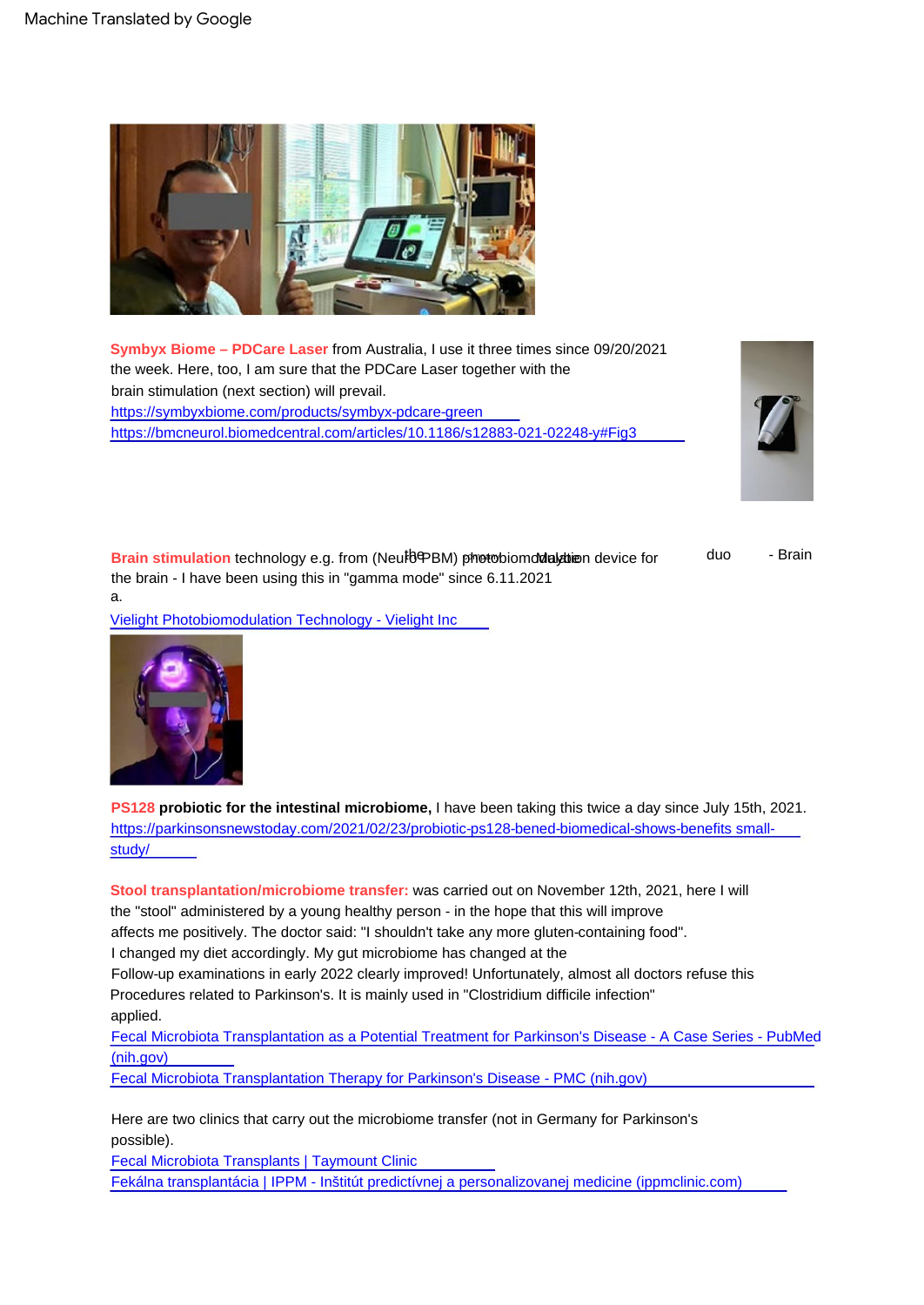From October 9th, 2021 to October 22nd, 2021 I received **homeopathic** treatment including meditation. Has brought me mentally forward again and I am confident that it will have an effect.



From April 25th, 2022, I had 23 x **"HBO" hyperbaric oxygen therapy"** in Heidelberg. Apart from the fact that it had a positive effect on my mood, I didn't notice any changes. It may have lengthened my telomeres.

[Researchers: Oxygen therapy reverses aging | Jewish General \(juedische Allgemeine.de\)](https://www.juedische-allgemeine.de/israel/forscher-sauerstofftherapie-kehrt-alterungsprozess-um/)

[Hyperbaric oxygen therapy increases telomere length and decreases immune senescence in isolated blood](https://www.aging-us.com/article/202188/text#f3)  cells: a prospective study | Aging (aging-us.com)



### **overview**

| Stand: 04.06.2022<br>Monat         | 2021                    |                |              |   |   |   |                |   |   |    |    |              |                | 2022           |              |              |              |                                                |                |              |   |              |              |    |  |
|------------------------------------|-------------------------|----------------|--------------|---|---|---|----------------|---|---|----|----|--------------|----------------|----------------|--------------|--------------|--------------|------------------------------------------------|----------------|--------------|---|--------------|--------------|----|--|
|                                    | $\mathbf{1}$            | $\overline{2}$ | 3            | 4 | 5 | 6 | $\overline{7}$ | 8 | 9 | 10 | 11 | 12           | $\mathbf{1}$   | $\overline{2}$ | 3            | 4            | 5            | 6                                              | $\overline{7}$ | 8            | 9 | 10           | 11           | 12 |  |
| Diagnose / Datscan                 | $\overline{\mathsf{x}}$ |                |              |   |   |   |                |   |   |    |    |              |                |                |              |              |              |                                                |                |              |   |              |              |    |  |
| Vorstellung in vers. Unikliniken   |                         |                | $\mathbf{1}$ |   | 1 |   | $\mathbf{1}$   |   |   |    |    |              |                |                |              |              |              |                                                |                |              |   |              |              |    |  |
| Heilpraktikerin/Nahrungsergänzung  |                         |                |              |   |   |   |                |   |   |    |    |              |                |                |              |              |              |                                                |                |              |   |              |              |    |  |
| TCM - Traditionelle chinesische M. |                         |                |              |   |   |   |                |   |   |    |    |              |                |                |              |              |              |                                                |                |              |   |              |              |    |  |
| Homöopatische Behandlung           |                         |                |              |   |   |   |                |   |   |    |    |              |                |                |              |              |              |                                                |                |              |   |              |              |    |  |
| PS 128, Probiotikum, ab 1.7.2021   |                         |                |              |   |   |   |                |   |   |    |    |              |                |                |              |              |              |                                                |                |              |   |              |              |    |  |
| Symbyx Biome PDCare, ab 20.9.21    |                         |                |              |   |   |   |                |   |   |    |    |              |                |                |              |              |              |                                                |                |              |   |              |              |    |  |
| TPS Neurolith, Behandlungen        |                         |                |              |   |   |   |                |   | 3 | 3  |    | $\mathbf{1}$ | $\overline{2}$ |                | $\mathbf{1}$ | $\mathbf{1}$ | $\mathbf{1}$ | $\mathbf{1}$                                   | $\mathbf{1}$   | $\mathbf{1}$ | 6 | $\mathbf{1}$ | $\mathbf{1}$ | п  |  |
| Vielight Neuro Duo, ab 6.11.21     |                         |                |              |   |   |   |                |   |   |    |    |              |                |                |              |              |              |                                                |                |              |   |              |              |    |  |
| Mikrobiomtransfer, 12.11.21        |                         |                |              |   |   |   |                |   |   |    |    |              |                |                |              |              |              |                                                |                |              |   |              |              |    |  |
| Mucuna Pruriens, ab 1.2.2022       |                         |                |              |   |   |   |                |   |   |    |    |              |                |                |              |              |              |                                                |                |              |   |              |              |    |  |
| "HBO" Hyperbare Sauerstofftherapie |                         |                |              |   |   |   |                |   |   |    |    |              |                |                |              |              | 23           |                                                |                |              |   |              |              |    |  |
| B1 Thiamin in Gramm, Ziel: 2,0g    |                         |                |              |   |   |   |                |   |   |    |    |              |                |                |              |              |              | 0,50 0,50 0,75 1,00 1,25 1,50 2,00 2,00 2,00   |                |              |   |              |              |    |  |
| B3 Niacin in Gramm, Ziel: 0,25g    |                         |                |              |   |   |   |                |   |   |    |    |              |                |                |              |              |              | $0,10$ 0,10 0,10 0,10 0,20 0,25 0,25 0,25 0,25 |                |              |   |              |              |    |  |
| wenig Alkohol                      |                         |                |              |   |   |   |                |   |   |    |    |              |                |                |              |              |              |                                                |                |              |   |              |              |    |  |
| wenig Zucker                       |                         |                |              |   |   |   |                |   |   |    |    |              |                |                |              |              |              |                                                |                |              |   |              |              |    |  |
| möglichst vegane Ernährung         |                         |                |              |   |   |   |                |   |   |    |    |              |                |                |              |              |              |                                                |                |              |   |              |              |    |  |
| möglichst basische Ernährung       |                         |                |              |   |   |   |                |   |   |    |    |              |                |                |              |              |              |                                                |                |              |   |              |              |    |  |
| möglichst glutenfreie Ernährung    |                         |                |              |   |   |   |                |   |   |    |    |              |                |                |              |              |              |                                                |                |              |   |              |              |    |  |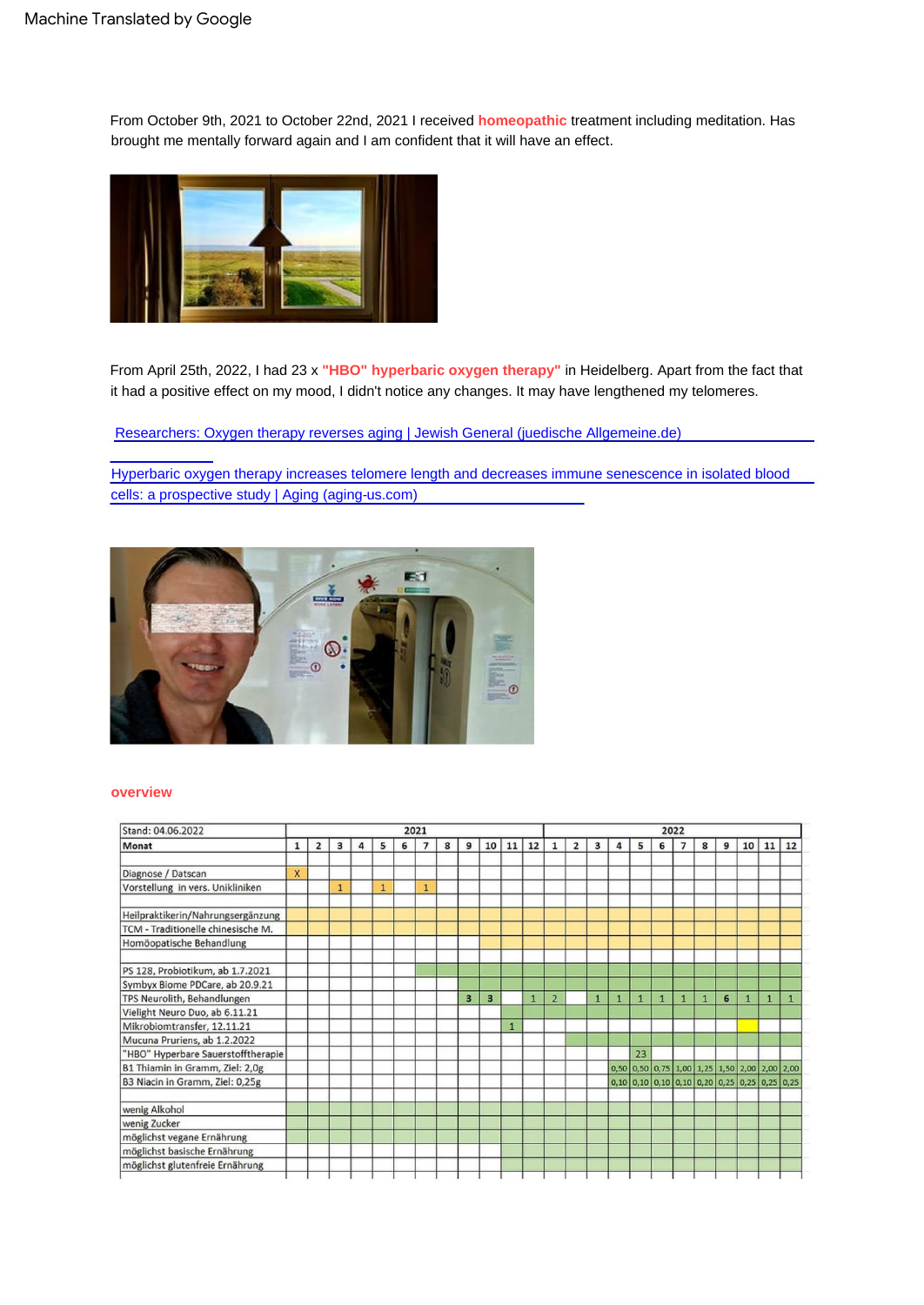# **Dietary supplements (here just an excerpt)**

Mucuna pruriens: I've been taking this since February 2nd, 2022 - but only one tablet a day. [Mucuna vs Parkinson's | Treatment with natural levodopa \(mucunaparkinson.com\)](https://mucunaparkinson.com/)

B1 thiamine - initially in a low dose - approx. 1,000 mg - target approx. 2,000 [mg HIGH-D0SE THIAMIN \(HDT\) THERAPY for Parkinson's - Official website for Dr. Antonio Costantini's](https://highdosethiamine.org/)  HDT [research \(highdosethiamine.org\)](https://highdosethiamine.org/)

B3 niacin - low dose initially - approx. 100mg - target approx. 250mg Daily [niacin improvement associated with improved QOL, slower progression of Parkinson's disease \(ajmc.com\)](https://www.ajmc.com/view/daily-niacin-enhancement-linked-with-improved-qol-slower-parkinson-disease-progression)

# **Result until 06/04/2022**

I don't want to keep the Parkinson's and will mobilize my energy to let it go away again.

My mood is good to very good and I haven't had any depression for several months and I'm sleeping well!

I can put my left hand in my trouser pocket better again, before that it was difficult. I also no longer have severe tension in my neck/shoulder. The sense of smell has improved.

When I turn my hands outwards, I tremble a little more now. The right hand was added, but it only shakes minimally.

My symptoms are barely progressing from the December 2020 diagnosis.

# **Nutrition:**

I avoid industrial foods! (Movie "Food, INC. What do we really eat" or "Hope for all"), I avoid dairy products (Movie "The Milk System") and I avoid wheat products - I don't go to the bakery.

I also pay attention to an alkaline diet (diseases develop in an acidic environment), little meat and fish in the direction of vegan, little alcohol, little sugar, little gluten and as basic a diet as possible.

I don't eat breakfast because I think it's good for the body if it doesn't eat for a long time. "Intermittent fasting 16:8" Depending on the blood count, additional dietary supplements after consultation with my naturopath.

**Sports:** ttps://parkinsonsnewstoday.com/2021/10/04/weekly-endurance-exercise-delay[parkinson 1 x 2-3 hour bike ride in the forest Alternating at home: Yoga, Qi Gong, boxin](https://parkinsonsnewstoday.com/2021/10/04/weekly-endurance-exercise-delay-parkinson)g with VR glasses, rowing machine, kettlebell, weight training

# **other:**

occasional alkaline bath, - many diseases arise in the over-acidified body. Hair shampoo, shower gel, toothpaste, detergent, etc. products that are as natural as possible